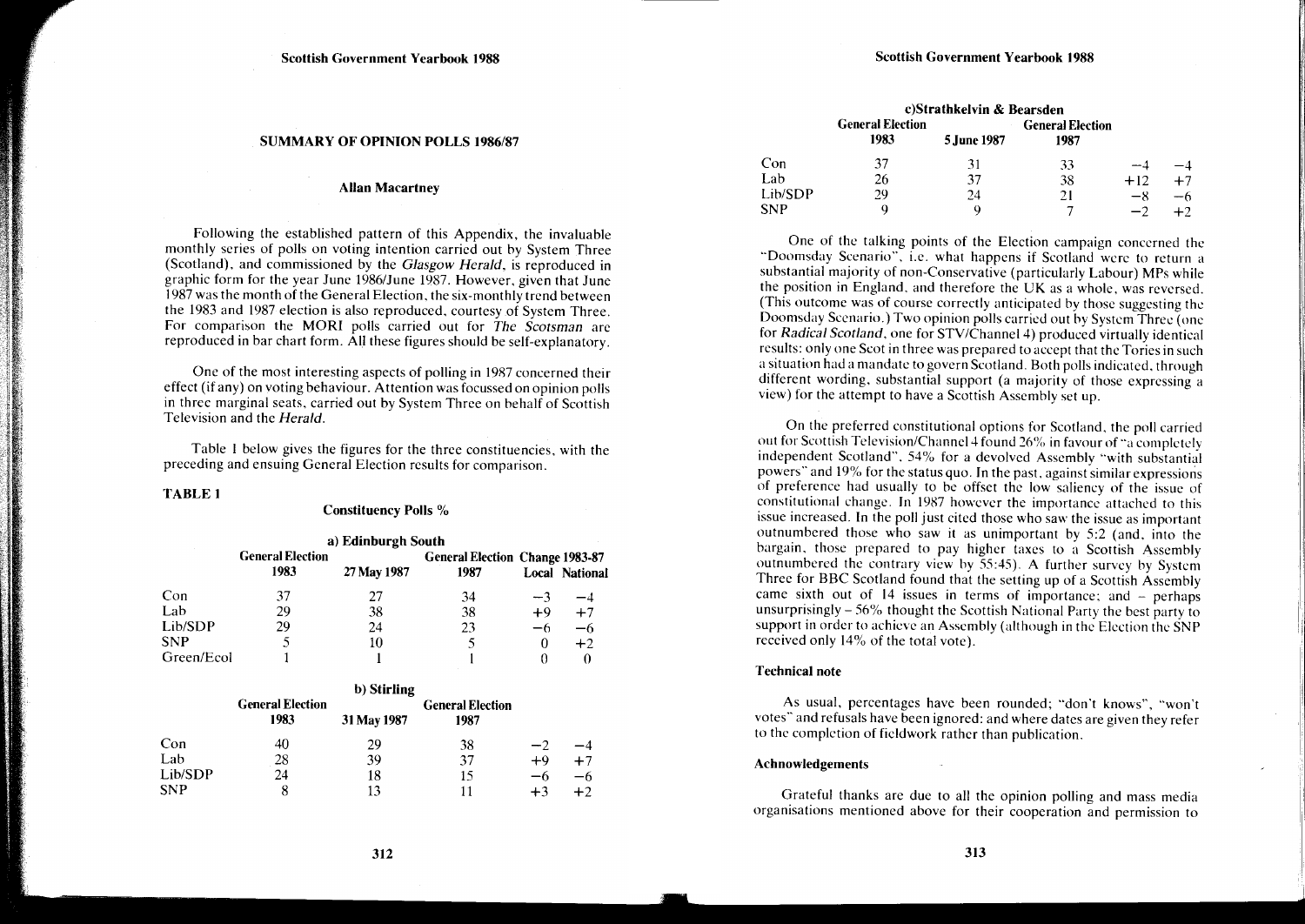# **Scottish Government Yearbook 1988**

quote and republish data. Without such help the production of this Appendix would be impossible. Finally, our thanks are due to the Audio-Visual Services Department of Edinburgh University for the production of Figures 1-3.

Allan Macartney is Staff Tutor in Politics, The Open University in Scotland, and Hon. Fellow in Politics, University of Edinburgh.



315